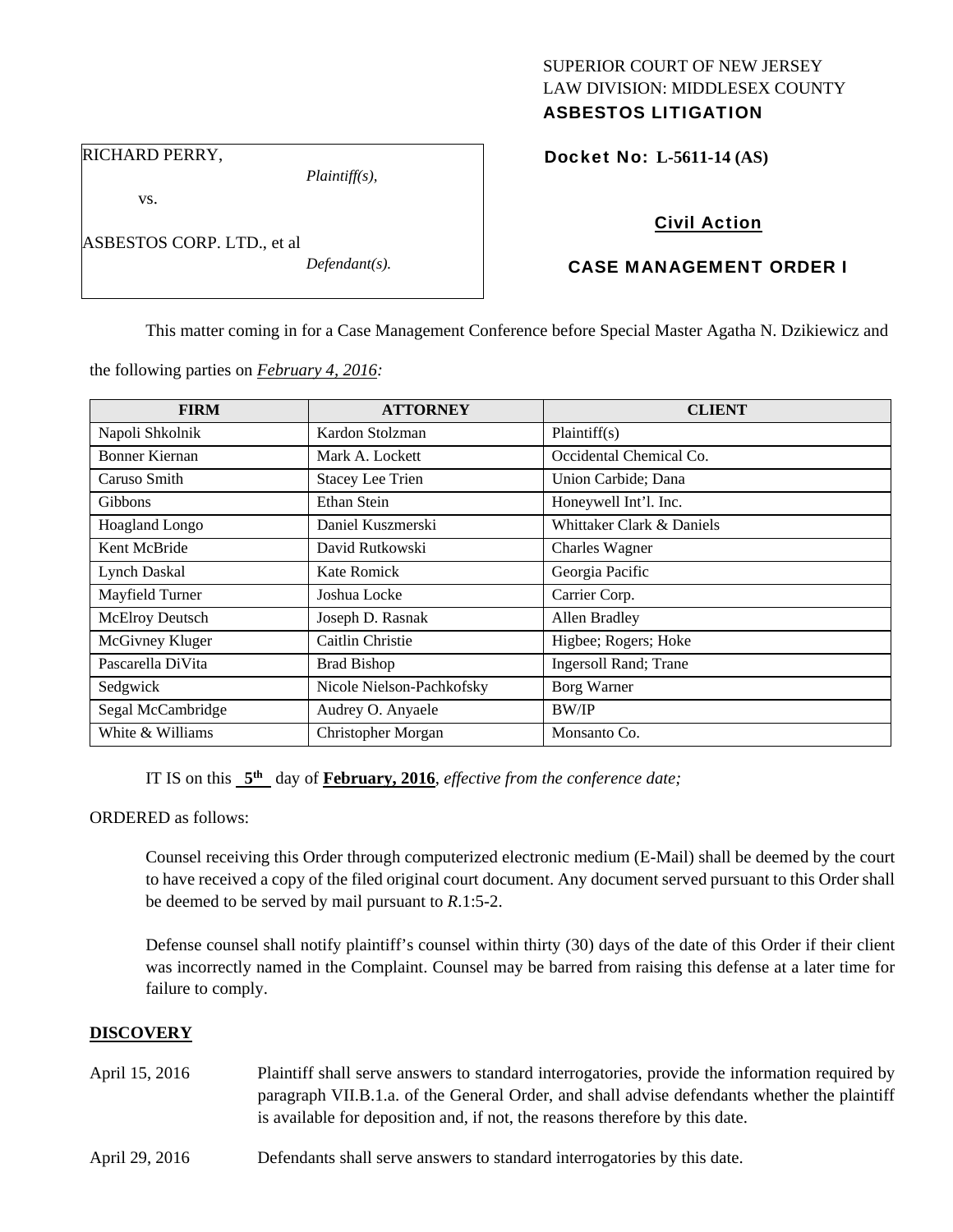| May 27, 2016    | Plaintiff shall propound supplemental interrogatories and document requests by this date.                                                                                                                   |
|-----------------|-------------------------------------------------------------------------------------------------------------------------------------------------------------------------------------------------------------|
| June 30, 2016   | Defendants shall serve answers to supplemental interrogatories and document requests by this<br>date.                                                                                                       |
| May 27, 2016    | Defendants shall propound supplemental interrogatories and document requests by this date.                                                                                                                  |
| June 30, 2016   | Plaintiff shall serve answers to supplemental interrogatories and document requests by this<br>date.                                                                                                        |
| July 29, 2016   | Plaintiff depositions shall be concluded by this date. Plaintiff's counsel shall contact the<br>Special Master within one week of this deadline if plaintiff depositions are not completed by<br>this date. |
| August 31, 2016 | Fact discovery, including depositions, shall be completed by this date. Plaintiff's counsel shall<br>contact the Special Master within one week of this deadline if all fact discovery is not<br>completed. |
| August 31, 2016 | Depositions of corporate representatives shall be completed by this date.                                                                                                                                   |

## **EARLY SETTLEMENT**

September 16, 2016 Settlement demands shall be served on all counsel and the Special Master by this date.

## **SUMMARY JUDGMENT MOTION PRACTICE**

- September 16, 2016 Plaintiff's counsel shall advise, in writing, of intent not to oppose motions by this date.
- September 30, 2016 Summary judgment motions shall be filed no later than this date.
- October 28, 2016 Last return date for summary judgment motions.

#### **MEDICAL DEFENSE**

| April 15, 2016    | Defendants shall forward medical authorizations to plaintiff's counsel by this date.                                                                                                                                                                     |
|-------------------|----------------------------------------------------------------------------------------------------------------------------------------------------------------------------------------------------------------------------------------------------------|
| April 15, 2016    | Plaintiff shall serve a diagnostic medical report and any medical records in plaintiff's<br>possession by this date.                                                                                                                                     |
| August 19, 2016   | Plaintiff shall serve medical expert reports by this date.                                                                                                                                                                                               |
| August 19, 2016   | Upon request by defense counsel, plaintiff is to arrange for the transfer of pathology specimens<br>and x-rays, if any, by this date.                                                                                                                    |
| November 30, 2016 | Defendants shall identify its medical experts and serve medical reports, if any, by this date.<br>In addition, defendants shall notify plaintiff's counsel (as well as all counsel of record)<br>of a joinder in an expert medical defense by this date. |

#### **LIABILITY EXPERT REPORTS**

September 30, 2016 Plaintiff shall identify its liability experts and serve liability expert reports or a certified expert statement by this date or waive any opportunity to rely on liability expert testimony.

\_\_\_\_\_\_\_\_\_\_\_\_\_\_\_\_\_\_\_\_\_\_\_\_\_\_\_\_\_\_\_\_\_\_\_\_\_\_\_\_\_\_\_\_\_\_\_\_\_\_\_\_\_\_\_\_\_\_\_\_\_\_\_\_\_\_\_\_\_\_\_\_\_\_\_\_\_\_\_\_\_\_\_\_\_\_\_\_\_\_\_\_\_\_\_\_\_\_\_\_\_\_\_\_\_\_\_\_\_\_